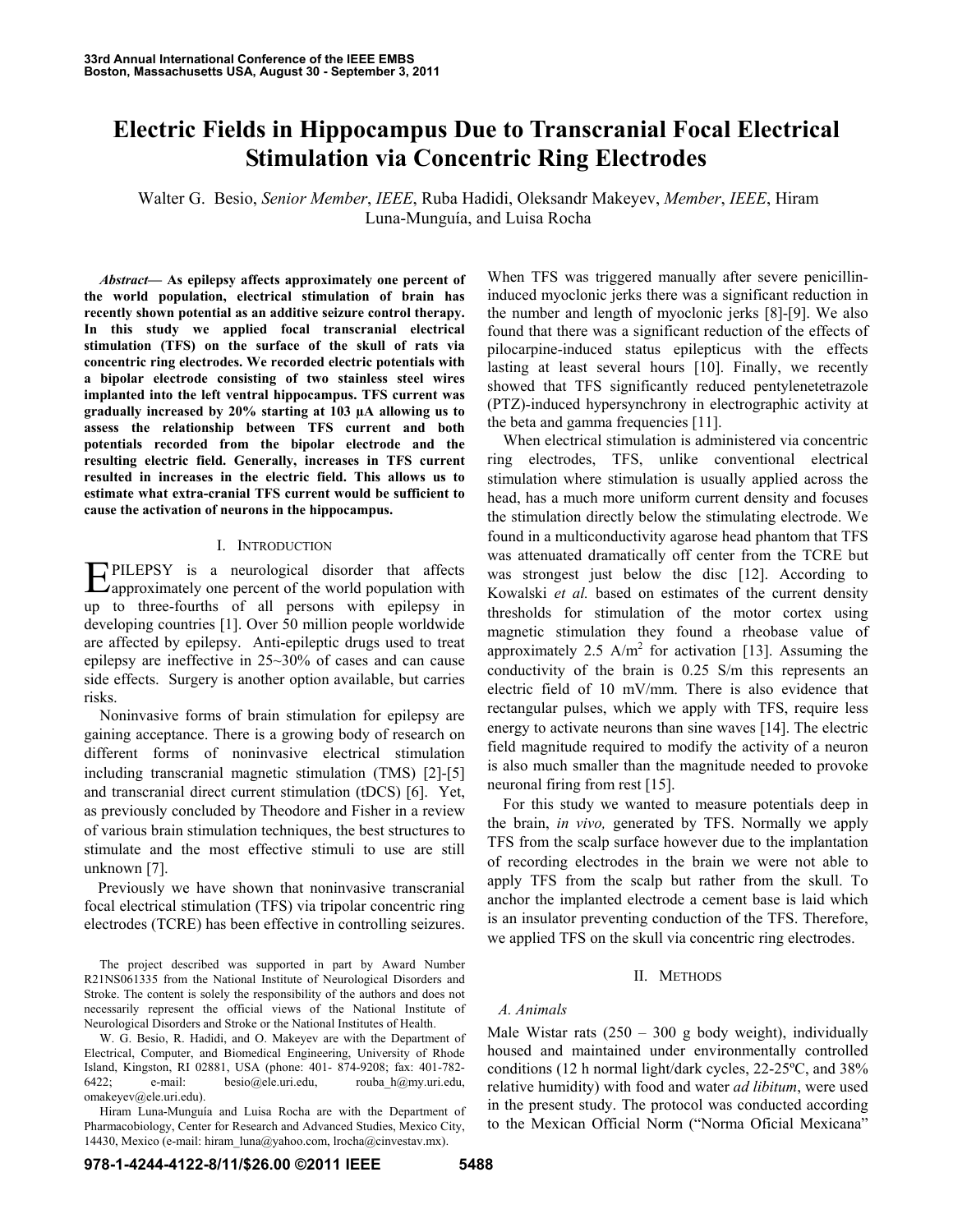NOM-062-ZOO-1999) and the Ethical Committee of the Center for Research and Advanced Studies.

## *B. Surgery*

Rats  $(n = 2)$  were anesthetized with a mixture of ketamine (100 mg/kg, i.p.) and xylazine (20 mg/kg, i.m.). Then, bipolar electrodes, consisting of two twisted strands of stainless steel wire, insulated except at the cross-section of their tips, were stereotactically implanted into the left and right ventral hippocampus using the following coordinates in mm from bregma and skull surface: anteroposterior -5.3; lateral 5.2; depth 7.5 [16]. Stainless steel screws were threaded into the cranium over the frontal cortex to fix the electrode assembly. The implated bipolar electrodes were attached to male connector pins, which were inserted into an Amphenol connector strip [17]. A 6.0 mm diameter TCRE [18] was centered on the top of the skull with the front ring behind the bregma. The bipolar electrode was just outside the outer ring of the TCRE with the bare conductors inside the hippocampus. Fig. 1 shows the electrode configuration and placement. The electrodes assembly were then fixed to the skull with dental acrylic. Animals were allowed to recover with water and food provided *ad libitum* for one week before any further manipulation.



Fig. 1. The location of the implanted bipolar electrode in the hippocampus (two dashed lines) and the stimulating tripolar concentric ring electrode with its configuration.

#### *C. Focal Stimulation*

 After surgery recovery the animals were fasted. On the second day of fasting TFS was applied with a custom built biphasic stimulator using a Parallax Basic Stamp 2P24 to control frequency, phase, and time duration of the TFS output signals. The magnitude of the stimulation was adjusted manually. The TFS was delivered at 300 Hz with 200 μS biphasic pulses starting at 103 μA and gradually increased by 20% at a time. The TFS application was discontinued when motor behaviors (head nodding or backing up) occurred during short (15 s) stimulation trains with 2 min pauses.

#### *D. Data Acquisition*

The potentials from the implanted bipolar electrodes were amplified with a P511 High Performance AC Amplifier (Grass Technologies, West Warwick, RI). Variable amplifier gain was determined using a 500 μV calibration pulse and calculated to be equal to 9660 for rat #1 and 9827

for rat #2. The signals were band-pass filtered (1-100 Hz) with line filter active, reviewed with Polyview (Grass Technologies), and digitized (250 samples per second, 16 bit) and stored to the hard drive.

# *E. Data Processing*

The data were exported using Polyview in text file format. Custom Matlab (Mathworks, Natick, MA) programs were written to perform further processing. The average potential voltage was calculated for each 15 s TFS train. Fifth order Butterworth low-pass filter was used to detect the starting and ending point of each train accurately. A cutoff frequency of 0.1 Hz was determined empirically.

## III. RESULTS

Both TCREs were functional after nine-days of implantation on the surface of the skull (extra-cranial). The rats did not have any problems with surface infections. The TFS was definitely penetrating into the brain as witnessed by behavioral activity at the higher TFS intensities.

Fig. 2 shows the raw potentials recorded from the bipolar electrodes for two rats (panels *A*, *B*) and the corresponding filtered signals (panels *C*, *D*). The two lower panels of Fig. 2 clearly show when the stimulation was on even at the lowest stimulation current of 103 μA. As you observe left-to-right in Fig. 2 the TFS current of the potentials recorded from the bipolar electrode increased over time.



Fig. 2. Raw potentials recorded from bipolar electrodes for two rats (panels *A*, *B*) due to varying intensities of focal electrical stimulation (FS) from a tripolar concentric ring electrode placed on the skull surface (extra-cranial). Panels *C* and *D* show corresponding filtered potentials recorded from the bipolar electrodes revealing the envelope due to the TFS.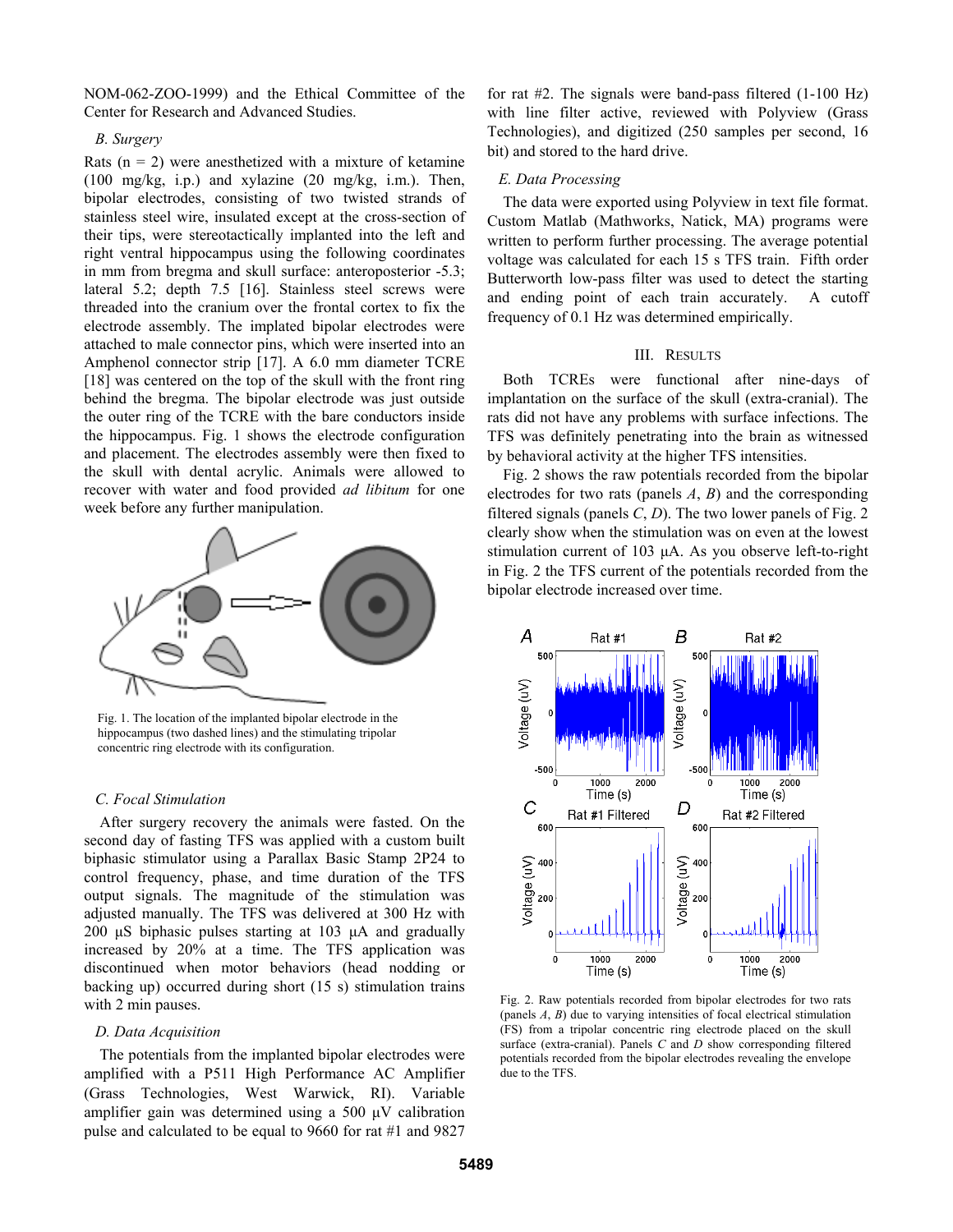Fig. 3 shows the relationship between the TFS current and the average potential voltages for each TFS train recorded from the bipolar electrodes. Generally, as the TFS current increased the potentials recorded from the bipolar electrodes also increased. However, the last stimulation current for rat #2 did not cause an increase in the potential recorded from the bipolar electrode, it actually decreased.

Table 1 tabulates the average potential voltages and the resulting electric fields from various TFS intensities applied. Electric fields were calculated based on the distance of 1 mm between the wires of the bipolar electrode.



Fig. 3. The relationship between the transcranial focal electrical stimulation (TFS) intensity and average potential voltages recorded from the bipolar electrode for two rats. As the TFS current increased the potentials recorded from the bipolar electrodes also increased except for the highest current level for rat #2.

### IV. DISCUSSION

Observing the raw recordings from the implanted bipolar electrodes (Fig. 2, *A* and *B*), both recordings appear to be noisy. Therefore, it is not apparent whether TFS is reaching deep into the rat brain. After further signal processing, the corresponding filtered signals (Fig. 2. *C* and *D*) demonstrate that even the weakest TFS  $(103 \mu A)$  is penetrating into the hippocampus. The distance from the center disc of the TCRE to the implanted bipolar electrode is approximately 9.01 mm. Radially, the bipolar electrode was located just outside the outer ring of the TCRE.

Even at the highest stimulation currents, the electric field resulting from the potentials recorded by the bipolar electrode was below 0.5 mV/mm. Higher TFS intensities would have been needed to achieve electric fields that would be effective at activating neurons in the hippocampus where the bipolar electrode was implanted. This may be due to the fact that electrical stimulation using TCREs is highly localized, as opposed to conventional disc electrodes. The

| <b>TABLEI</b>                                      |
|----------------------------------------------------|
| THE POTENTIALS RECORDED FROM THE IMPLANTED BIPOLAR |
| ELECTRODES AND THE RESULTANT ELECTRIC FIELDS.      |

| FS<br>current | Voltage $(\mu V)$<br>Rat #1<br>Rat #2 |     | Electric field<br>(mV/mm) |        |
|---------------|---------------------------------------|-----|---------------------------|--------|
| $(\mu A)$     |                                       |     | $\text{Rat} \#1$          | Rat #2 |
|               |                                       |     |                           |        |
| 103           | 11                                    | 5   | 0.011                     | 0.005  |
| 124           | 18                                    | 9   | 0.018                     | 0.009  |
| 149           | 26                                    | 5   | 0.026                     | 0.005  |
| 170           | 22                                    | 14  | 0.022                     | 0.014  |
| 215           | 34                                    | 23  | 0.034                     | 0.023  |
| 250           | 51                                    | 33  | 0.051                     | 0.033  |
| 310           | 69                                    | 44  | 0.069                     | 0.044  |
| 372           | 92                                    | 58  | 0.092                     | 0.058  |
| 446           | 125                                   | 84  | 0.125                     | 0.084  |
| 535           | 168                                   | 112 | 0.168                     | 0.112  |
| 642           | 265                                   | 155 | 0.265                     | 0.155  |
| 770           | 374                                   | 203 | 0.374                     | 0.203  |
| 924           | 405                                   | 352 | 0.405                     | 0.352  |
| 1110          | 453                                   | 378 | 0.453                     | 0.378  |
| 1330          | 495                                   | 398 | 0.495                     | 0.398  |
| 2760          |                                       | 475 |                           | 0.475  |
| 3310          |                                       | 454 |                           | 0.454  |

TCRE focuses the stimulation directly below the electrode central disc while attenuating it sharply radially outside of the TCRE. Therefore, current TFS intensities may have been high enough to generate electric fields needed to reach the minimum threshold for neuronal activation directly below the TCRE.

In the future, it would be beneficial to record potentials directly below the center of the TCRE central disc. There are two possible approaches to achieve this. However, both of them are challenging. The first approach is to put a hole in the middle of the disc and run the bipolar electrode through it. In this configuration, the TFS could induce more artifact in the bipolar electrode. Also, the connector for the bipolar electrode is directly above it so that would have to be accounted for. The second approach is to access the hippocampus from below and between the ear and the eye. A significant amount of work would be needed to try different coordinates and then perform histology to verify positioning of the electrode in the hippocampus.

It can be noticed from Fig. 3 that the potentials recorded from the bipolar electrode did not always increase with each increment of the TFS current. This may be due to the manual adjustment of the custom stimulator used for these experiments. The stimulator was designed for use in the mA ranges and adjustments in the μA ranges were not as accurate. Even though the results obtained for the two rats seem reasonably consistent, more experiments would be needed for conclusive proof as well as their validation with results from numerical simulations.

Typically we apply TFS on the scalp rather than on the skull. The thickness of the rat scalp is approximately 1.0 mm. The scalp is also much more conductive than the skull,